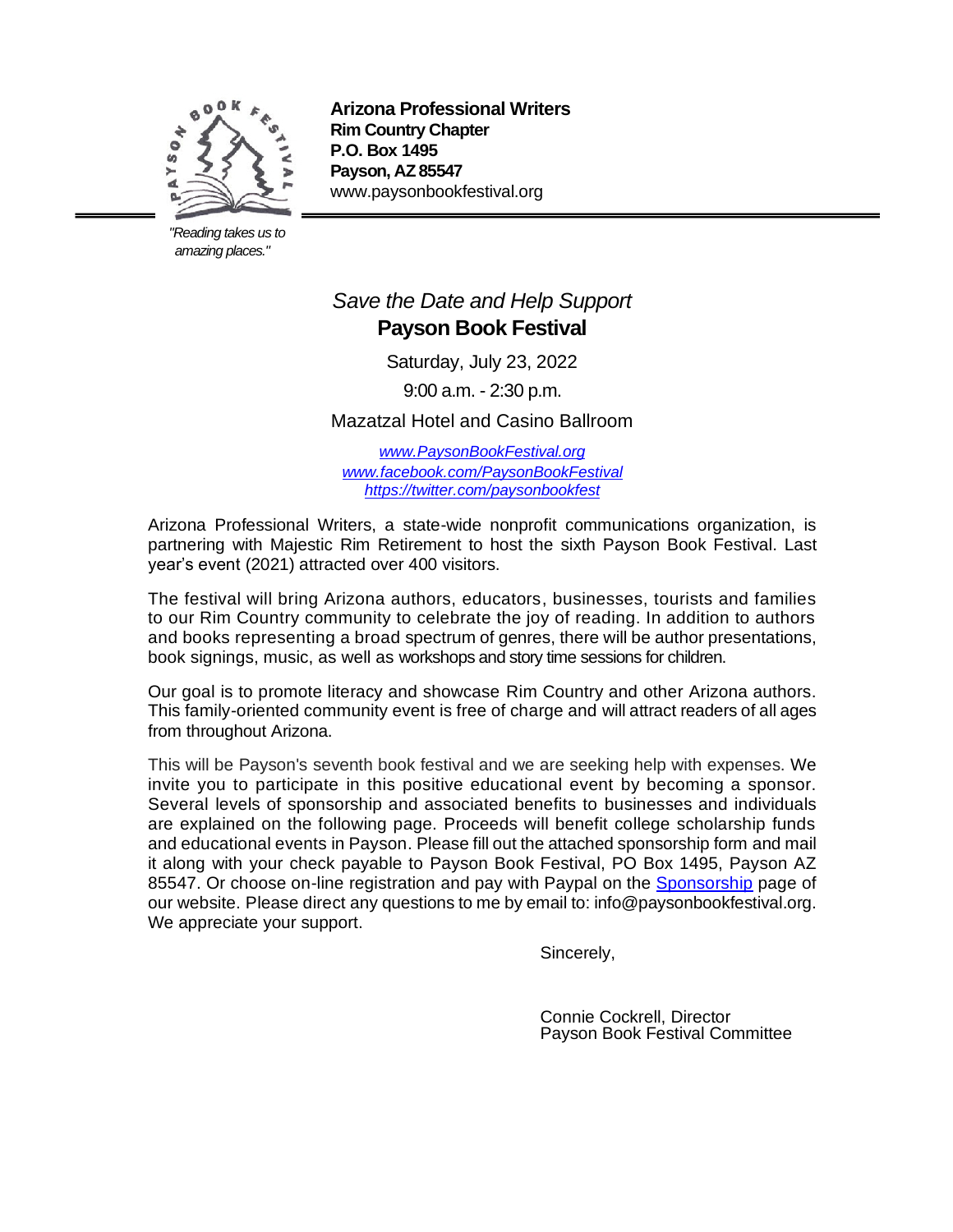

 *"Reading takes us to amazing places."* 

# *Payson Book Festival Sponsorship Levels:*

## **Top Shelf - \$1,000+**

- Special designation as Top Shelf sponsor with a full page, black and white ad measuring 4  $\frac{3}{4}$ " X 7" in the printed program (must submit camera ready PDF/JPG Logo by June 1st. Design help available.)
- Sponsorship level noted on signage at the event and all promotional materials
- Logo listed as a Top Shelf sponsor on the Payson Book Festival website
- Sponsor name/level listed on the Payson Book Festival Facebook page
- Company/organization **whole** exhibit table at the Payson Book Festival

## **Second Shelf - \$750+**

- Designation of sponsorship level with a three-quarter page, black and white ad measuring 4  $\frac{3}{4}$ " X 5 1/2 in the printed program (must submit camera ready PDF/JPG Logo by June 1st. Design help available.)
- Sponsor name/level noted on signage at the event
- Logo listed as a Second Shelf sponsor on the Payson Book Festival website
- Sponsorship level listed on the Payson Book Festival Facebook page

### **Third Shelf - \$500+**

- Designation of sponsorship level with a half page, black and white ad measuring 4  $\frac{3}{4}$ " X 3  $\frac{1}{2}$ " in the printed program (must submit camera ready PDF/JPG Logo by June 1<sup>st</sup>. Design help available.)
- Sponsor name/level noted on signage at the event
- Logo listed as a Third Shelf sponsor on the Payson Book Festival website
- Sponsorship level listed on the Payson Book Festival Facebook page

### **Fourth Shelf - \$250+**

- Designation of sponsorship level third-page, black and white ad measuring 4  $\frac{3}{4}$ " X 2 1/4" in the printed program (must submit camera ready PDF/JPG Logo by June 1<sup>st</sup>. Design help available.)
- Sponsor name/level noted on signage at the event
- Logo listed as a Fourth Shelf sponsor on the Payson Book Festival website
- Sponsorship level listed on the Payson Book Festival Facebook page

### **Supporter - \$100+**

- Sponsor logo only listing as a Supporter in the program
- Logo listed as Sponsor on the Payson Book Festival website
- Sponsorship level listed on the Payson Book Festival Facebook page

### *Other Opportunities:*

- **• Donate item(s) for Gift Basket Drawings during the Festival**
- **• A personal donation as a Friend of the Festival (by check or by a PayPal donation on our website, www.paysonbookfestival.org.)**